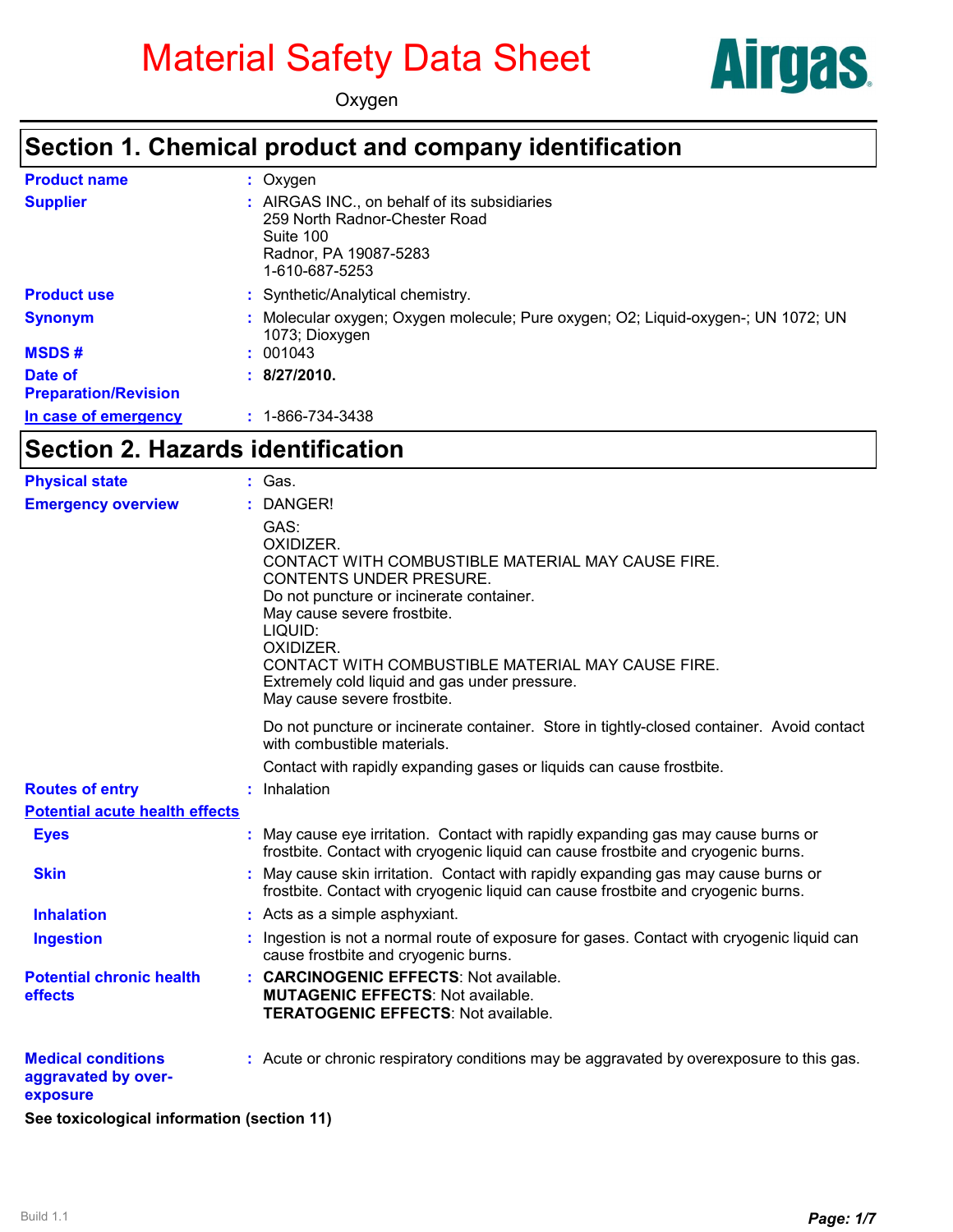### **Section 3. Composition, Information on Ingredients**

Oxygen 7782-44-7 100

**Name CAS number % Volume Exposure limits**

| <b>Section 4. First aid measures</b>                  |                                                                                                                                                                                                                                                             |  |  |  |
|-------------------------------------------------------|-------------------------------------------------------------------------------------------------------------------------------------------------------------------------------------------------------------------------------------------------------------|--|--|--|
| providing aid to give mouth-to-mouth resuscitation.   | No action shall be taken involving any personal risk or without suitable training. If it is suspected that fumes are still present,<br>the rescuer should wear an appropriate mask or self-contained breathing apparatus. It may be dangerous to the person |  |  |  |
| <b>Eye contact</b>                                    | : Check for and remove any contact lenses. Immediately flush eyes with plenty of water<br>for at least 15 minutes, occasionally lifting the upper and lower eyelids. Get medical<br>attention immediately.                                                  |  |  |  |
| <b>Skin contact</b>                                   | : None expected.                                                                                                                                                                                                                                            |  |  |  |
| <b>Frostbite</b>                                      | : Try to warm up the frozen tissues and seek medical attention.                                                                                                                                                                                             |  |  |  |
| <b>Inhalation</b>                                     | : If inhaled, remove to fresh air. If not breathing, give artificial respiration. Get medical<br>attention.                                                                                                                                                 |  |  |  |
| <b>Ingestion</b>                                      | : As this product is a gas, refer to the inhalation section.                                                                                                                                                                                                |  |  |  |
| <b>Section 5. Fire-fighting measures</b>              |                                                                                                                                                                                                                                                             |  |  |  |
| <b>Flammability of the product</b>                    | : Non-flammable.                                                                                                                                                                                                                                            |  |  |  |
| <b>Products of combustion</b>                         | : No specific data.                                                                                                                                                                                                                                         |  |  |  |
| Fire hazards in the presence<br>of various substances | : Extremely flammable in the presence of the following materials or conditions: reducing<br>materials, combustible materials and organic materials.                                                                                                         |  |  |  |
| <b>Fire-fighting media and</b><br><b>instructions</b> | : Use an extinguishing agent suitable for the surrounding fire.                                                                                                                                                                                             |  |  |  |

Apply water from a safe distance to cool container and protect surrounding area. If involved in fire, shut off flow immediately if it can be done without risk. Contains gas under pressure. Contact with combustible material may cause fire. This

material increases the risk of fire and may aid combustion. In a fire or if heated, a pressure increase will occur and the container may burst or explode. **Special protective equipment for fire-fighters** Fire-fighters should wear appropriate protective equipment and self-contained breathing **:** apparatus (SCBA) with a full face-piece operated in positive pressure mode.

# **Section 6. Accidental release measures**

| <b>Personal precautions</b>      | : Immediately contact emergency personnel. Keep unnecessary personnel away. Use<br>suitable protective equipment (section 8). Eliminate all ignition sources if safe to do so.<br>Do not touch or walk through spilled material. Shut off gas supply if this can be done<br>safely. Isolate area until gas has dispersed. |
|----------------------------------|---------------------------------------------------------------------------------------------------------------------------------------------------------------------------------------------------------------------------------------------------------------------------------------------------------------------------|
| <b>Environmental precautions</b> | : Avoid dispersal of spilled material and runoff and contact with soil, waterways, drains<br>and sewers.                                                                                                                                                                                                                  |
| <b>Methods for cleaning up</b>   | : Immediately contact emergency personnel. Stop leak if without risk. Use spark-proof<br>tools and explosion-proof equipment. Note: see section 1 for emergency contact<br>information and section 13 for waste disposal.                                                                                                 |

# **Section 7. Handling and storage**

| <b>Handling</b> | : High pressure gas. Do not puncture or incinerate container. Use equipment rated for<br>cylinder pressure. Close valve after each use and when empty. Store in tightly-closed<br>container. Avoid contact with combustible materials. Protect cylinders from physical<br>damage; do not drag, roll, slide, or drop. Use a suitable hand truck for cylinder<br>movement.<br>Never allow any unprotected part of the body to touch uninsulated pipes or vessels that<br>contain cryogenic liquids. Prevent entrapment of liquid in closed systems or piping<br>without pressure relief devices. Some materials may become brittle at low temperatures<br>and will easily fracture. |
|-----------------|-----------------------------------------------------------------------------------------------------------------------------------------------------------------------------------------------------------------------------------------------------------------------------------------------------------------------------------------------------------------------------------------------------------------------------------------------------------------------------------------------------------------------------------------------------------------------------------------------------------------------------------------------------------------------------------|
|-----------------|-----------------------------------------------------------------------------------------------------------------------------------------------------------------------------------------------------------------------------------------------------------------------------------------------------------------------------------------------------------------------------------------------------------------------------------------------------------------------------------------------------------------------------------------------------------------------------------------------------------------------------------------------------------------------------------|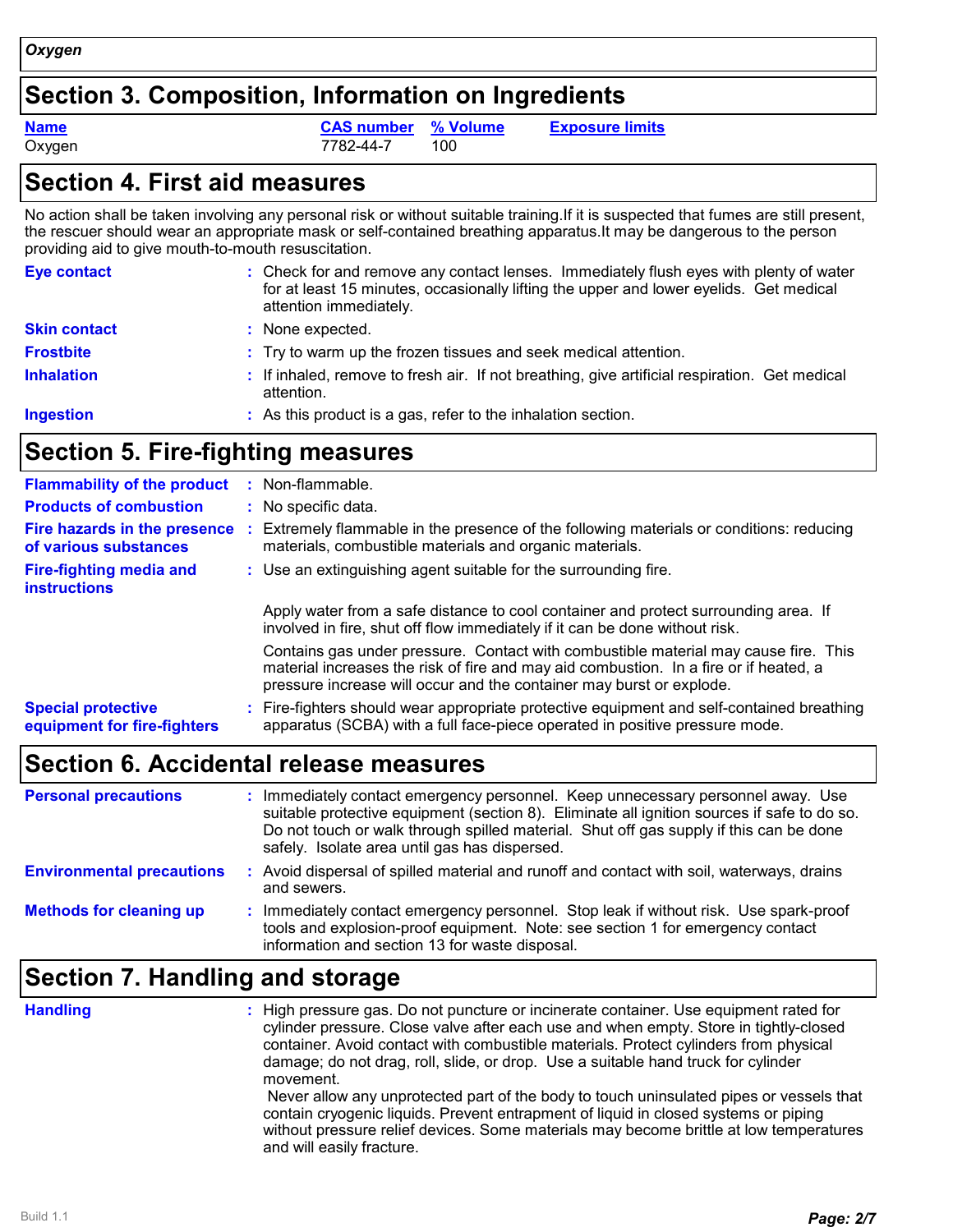*Oxygen*

**Storage :**

Keep container tightly closed. Keep container in a cool, well-ventilated area. Separate from acids, alkalies, reducing agents and combustibles. Cylinders should be stored upright, with valve protection cap in place, and firmly secured to prevent falling or being knocked over. Cylinder temperatures should not exceed 52 °C (125 °F). For additional information concerning storage and handling refer to Compressed Gas Association pamphlets P-1 Safe Handling of Compressed Gases in Containers and P-12 Safe Handling of Cryogenic Liquids available from the Compressed Gas Association, Inc.

#### **Section 8. Exposure controls/personal protection**

| <b>Engineering controls</b>                            | : Use only with adequate ventilation. Use process enclosures, local exhaust ventilation or<br>other engineering controls to keep worker exposure to airborne contaminants below any<br>recommended or statutory limits.                                                                                                    |
|--------------------------------------------------------|----------------------------------------------------------------------------------------------------------------------------------------------------------------------------------------------------------------------------------------------------------------------------------------------------------------------------|
| <b>Personal protection</b>                             |                                                                                                                                                                                                                                                                                                                            |
| <b>Eyes</b>                                            | Safety eyewear complying with an approved standard should be used when a risk<br>assessment indicates this is necessary to avoid exposure to liquid splashes, mists or<br>dusts.                                                                                                                                           |
|                                                        | When working with cryogenic liquids, wear a full face shield.                                                                                                                                                                                                                                                              |
| <b>Skin</b>                                            | Personal protective equipment for the body should be selected based on the task being<br>performed and the risks involved and should be approved by a specialist before handling<br>this product.                                                                                                                          |
| <b>Respiratory</b>                                     | : Use a properly fitted, air-purifying or air-fed respirator complying with an approved<br>standard if a risk assessment indicates this is necessary. Respirator selection must be<br>based on known or anticipated exposure levels, the hazards of the product and the safe<br>working limits of the selected respirator. |
|                                                        | The applicable standards are (US) 29 CFR 1910.134 and (Canada) Z94.4-93                                                                                                                                                                                                                                                    |
| <b>Hands</b>                                           | Chemical-resistant, impervious gloves complying with an approved standard should be<br>worn at all times when handling chemical products if a risk assessment indicates this is<br>necessary.                                                                                                                              |
|                                                        | Insulated gloves suitable for low temperatures                                                                                                                                                                                                                                                                             |
| <b>Personal protection in case</b><br>of a large spill | Self-contained breathing apparatus (SCBA) should be used to avoid inhalation of the<br>÷<br>product.                                                                                                                                                                                                                       |
| <b>Product name</b>                                    |                                                                                                                                                                                                                                                                                                                            |
| oxygen                                                 |                                                                                                                                                                                                                                                                                                                            |

**Consult local authorities for acceptable exposure limits.**

#### **Section 9. Physical and chemical properties**

| <b>Molecular weight</b>           | $: 32$ g/mole                         |                                              |
|-----------------------------------|---------------------------------------|----------------------------------------------|
| <b>Molecular formula</b>          | : 02                                  |                                              |
| <b>Boiling/condensation point</b> | $: -183.1^{\circ}C (-297.6^{\circ}F)$ |                                              |
| <b>Melting/freezing point</b>     | $: -218.6^{\circ}C (-361.5^{\circ}F)$ |                                              |
| <b>Critical temperature</b>       | $: -118.6^{\circ}C (-181.5^{\circ}F)$ |                                              |
| <b>Vapor density</b>              | : $1.105$ (Air = 1)                   | Liquid Density@BP: 71.23 lb/ft3 (1141 kg/m3) |
| <b>Specific Volume (ft 3/lb)</b>  | : 12.0482                             |                                              |
| Gas Density (lb/ft <sup>3</sup> ) | : 0.083                               |                                              |

#### **Section 10. Stability and reactivity**

| <b>Stability and reactivity</b>                          | : The product is stable.                                                                                                               |
|----------------------------------------------------------|----------------------------------------------------------------------------------------------------------------------------------------|
| <b>Incompatibility with various</b><br><b>substances</b> | Extremely reactive or incompatible with the following materials: oxidizing materials,<br>reducing materials and combustible materials. |
| <b>Hazardous decomposition</b><br><b>products</b>        | Under normal conditions of storage and use, hazardous decomposition products should<br>not be produced.                                |
| <b>Hazardous polymerization</b>                          | Under normal conditions of storage and use, hazardous polymerization will not occur.                                                   |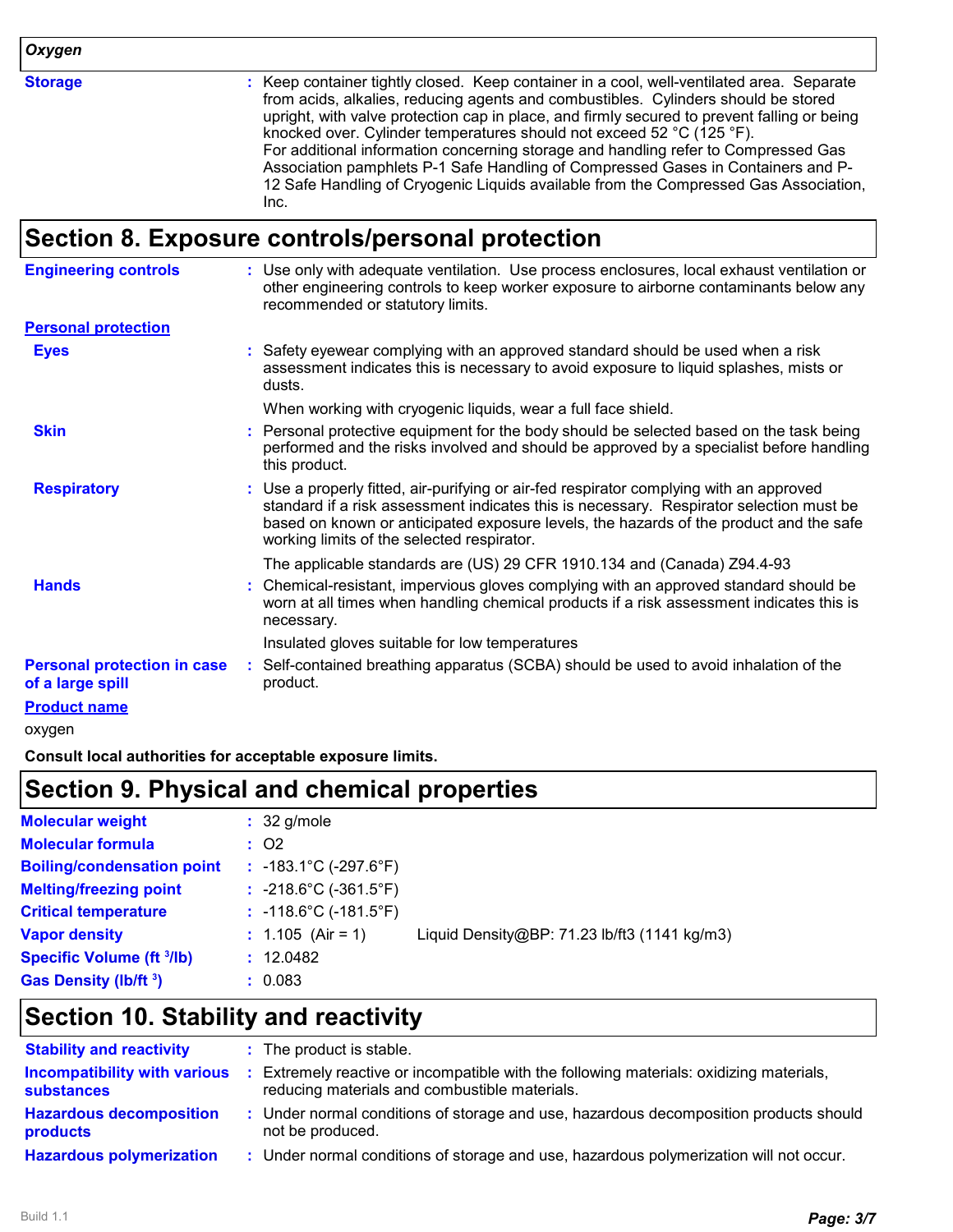# **Section 11. Toxicological information**

| <b>Toxicity data</b>                    |                                                                                                                         |
|-----------------------------------------|-------------------------------------------------------------------------------------------------------------------------|
| <b>Other toxic effects on</b><br>humans | : No specific information is available in our database regarding the other toxic effects of<br>this material to humans. |
| <b>Specific effects</b>                 |                                                                                                                         |
| <b>Carcinogenic effects</b>             | : No known significant effects or critical hazards.                                                                     |
| <b>Mutagenic effects</b>                | : No known significant effects or critical hazards.                                                                     |
| <b>Reproduction toxicity</b>            | : No known significant effects or critical hazards.                                                                     |
|                                         |                                                                                                                         |

# **Section 12. Ecological information**

| <b>Aquatic ecotoxicity</b>                          |                                                     |
|-----------------------------------------------------|-----------------------------------------------------|
| Not available.                                      |                                                     |
| <b>Environmental fate</b>                           | : Not available.                                    |
| <b>Environmental hazards</b>                        | : No known significant effects or critical hazards. |
| <b>Toxicity to the environment : Not available.</b> |                                                     |

### **Section 13. Disposal considerations**

**Product removed from the cylinder must be disposed of in accordance with appropriate Federal, State, local regulation.Return cylinders with residual product to Airgas, Inc.Do not dispose of locally.**

# **Section 14. Transport information**

| <b>Regulatory</b><br>information | <b>UN number</b>               | <b>Proper shipping</b><br>name                                 | <b>Class</b> | <b>Packing group</b>  | <b>Label</b>         | <b>Additional</b><br><b>information</b>                                               |
|----------------------------------|--------------------------------|----------------------------------------------------------------|--------------|-----------------------|----------------------|---------------------------------------------------------------------------------------|
| <b>DOT Classification</b>        | <b>UN1072</b>                  | OXYGEN,<br><b>COMPRESSED</b>                                   | 2.2          | Not applicable (gas). |                      | Limited<br>quantity<br>Yes.                                                           |
|                                  | <b>UN1073</b>                  | Oxygen, refrigerated<br>liquid                                 |              |                       | $\frac{1}{\sqrt{2}}$ | Packaging<br>instruction<br>Passenger<br>aircraft<br>Quantity<br>limitation:<br>75 kg |
|                                  |                                |                                                                |              |                       |                      | Cargo aircraft<br>Quantity<br>limitation:<br>150 kg                                   |
|                                  |                                |                                                                |              |                       |                      | <b>Special</b><br>provisions<br>A52                                                   |
| <b>TDG Classification</b>        | <b>UN1072</b><br><b>UN1073</b> | OXYGEN,<br><b>COMPRESSED</b><br>Oxygen, refrigerated<br>liquid | 2.2          | Not applicable (gas). |                      | <b>Explosive</b><br><b>Limit and</b><br>Limited<br>Quantity<br><b>Index</b>           |
|                                  |                                |                                                                |              |                       |                      | 0.125<br><b>ERAP Index</b><br>3000                                                    |
|                                  |                                |                                                                |              |                       |                      | Passenger<br><b>Carrying Ship</b>                                                     |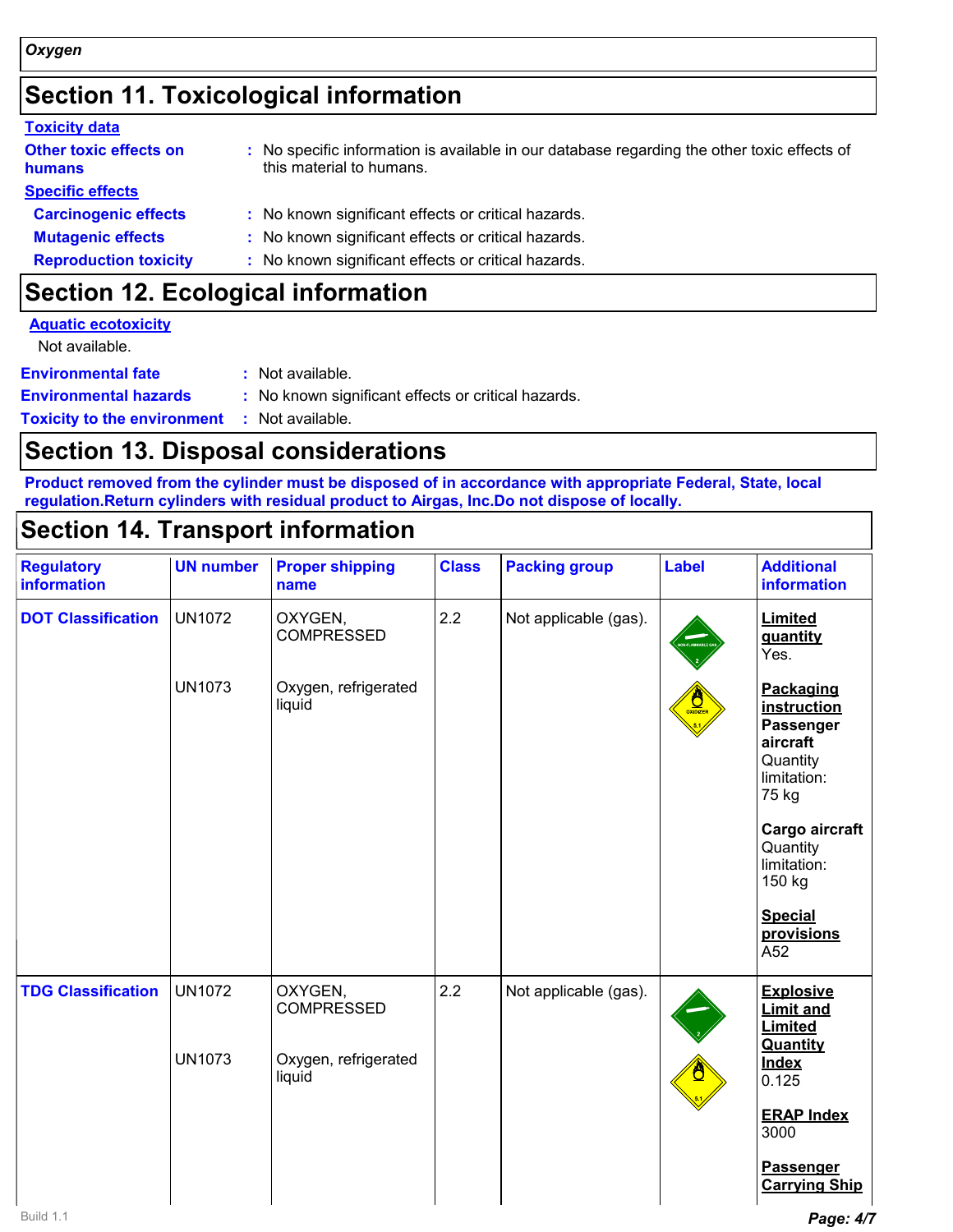| Oxygen                                 |               |                                |     |                       |                      |                                                                                                                 |  |
|----------------------------------------|---------------|--------------------------------|-----|-----------------------|----------------------|-----------------------------------------------------------------------------------------------------------------|--|
|                                        |               |                                |     |                       |                      | Index<br>50                                                                                                     |  |
|                                        |               |                                |     |                       |                      | <b>Passenger</b><br>Carrying<br><b>Road or Rail</b><br><b>Index</b><br>75<br><b>Special</b><br>provisions<br>42 |  |
| <b>Mexico</b><br><b>Classification</b> | <b>UN1072</b> | OXYGEN,<br><b>COMPRESSED</b>   | 2.2 | Not applicable (gas). | NON-FLAMMABLE GAT    |                                                                                                                 |  |
|                                        | <b>UN1073</b> | Oxygen, refrigerated<br>liquid |     |                       | $\frac{1}{\sqrt{2}}$ |                                                                                                                 |  |

**"Refer to CFR 49 (or authority having jurisdiction) to determine the information required for shipment of the product."**

# **Section 15. Regulatory information**

#### **United States**

| <b>U.S. Federal regulations</b> | $:$ TSCA 8(a) IUR: oxygen<br>United States inventory (TSCA 8b): This material is listed or exempted.                                                                                                                                                                                                                                                                                                                                                                                                                                                                                                                                                                                                                                                                                                                                                                                                                                                                                                                                                                                                                                                                                         |  |
|---------------------------------|----------------------------------------------------------------------------------------------------------------------------------------------------------------------------------------------------------------------------------------------------------------------------------------------------------------------------------------------------------------------------------------------------------------------------------------------------------------------------------------------------------------------------------------------------------------------------------------------------------------------------------------------------------------------------------------------------------------------------------------------------------------------------------------------------------------------------------------------------------------------------------------------------------------------------------------------------------------------------------------------------------------------------------------------------------------------------------------------------------------------------------------------------------------------------------------------|--|
|                                 | SARA 302/304/311/312 extremely hazardous substances: No products were found.<br>SARA 302/304 emergency planning and notification: No products were found.<br>SARA 302/304/311/312 hazardous chemicals: oxygen<br>SARA 311/312 MSDS distribution - chemical inventory - hazard identification:<br>oxygen: Fire hazard, Sudden release of pressure, Delayed (chronic) health hazard                                                                                                                                                                                                                                                                                                                                                                                                                                                                                                                                                                                                                                                                                                                                                                                                            |  |
|                                 | Clean Water Act (CWA) 307: No products were found.                                                                                                                                                                                                                                                                                                                                                                                                                                                                                                                                                                                                                                                                                                                                                                                                                                                                                                                                                                                                                                                                                                                                           |  |
|                                 | Clean Water Act (CWA) 311: No products were found.                                                                                                                                                                                                                                                                                                                                                                                                                                                                                                                                                                                                                                                                                                                                                                                                                                                                                                                                                                                                                                                                                                                                           |  |
|                                 | Clean Air Act (CAA) 112 accidental release prevention: No products were found.                                                                                                                                                                                                                                                                                                                                                                                                                                                                                                                                                                                                                                                                                                                                                                                                                                                                                                                                                                                                                                                                                                               |  |
|                                 | Clean Air Act (CAA) 112 regulated flammable substances: No products were found.                                                                                                                                                                                                                                                                                                                                                                                                                                                                                                                                                                                                                                                                                                                                                                                                                                                                                                                                                                                                                                                                                                              |  |
|                                 | Clean Air Act (CAA) 112 regulated toxic substances: No products were found.                                                                                                                                                                                                                                                                                                                                                                                                                                                                                                                                                                                                                                                                                                                                                                                                                                                                                                                                                                                                                                                                                                                  |  |
| <b>State regulations</b>        | Connecticut Carcinogen Reporting: This material is not listed.<br>Connecticut Hazardous Material Survey: This material is not listed.<br>Florida substances: This material is not listed.<br>Illinois Chemical Safety Act: This material is not listed.<br>Illinois Toxic Substances Disclosure to Employee Act: This material is not listed.<br>Louisiana Reporting: This material is not listed.<br>Louisiana Spill: This material is not listed.<br>Massachusetts Spill: This material is not listed.<br><b>Massachusetts Substances: This material is listed.</b><br>Michigan Critical Material: This material is not listed.<br><b>Minnesota Hazardous Substances:</b> This material is not listed.<br>New Jersey Hazardous Substances: This material is listed.<br>New Jersey Spill: This material is not listed.<br>New Jersey Toxic Catastrophe Prevention Act: This material is not listed.<br>New York Acutely Hazardous Substances: This material is not listed.<br>New York Toxic Chemical Release Reporting: This material is not listed.<br>Pennsylvania RTK Hazardous Substances: This material is listed.<br>Rhode Island Hazardous Substances: This material is not listed. |  |
| <b>Canada</b>                   |                                                                                                                                                                                                                                                                                                                                                                                                                                                                                                                                                                                                                                                                                                                                                                                                                                                                                                                                                                                                                                                                                                                                                                                              |  |
| <b>WHMIS (Canada)</b>           | : Class A: Compressed gas.                                                                                                                                                                                                                                                                                                                                                                                                                                                                                                                                                                                                                                                                                                                                                                                                                                                                                                                                                                                                                                                                                                                                                                   |  |

Class C: Oxidizing material.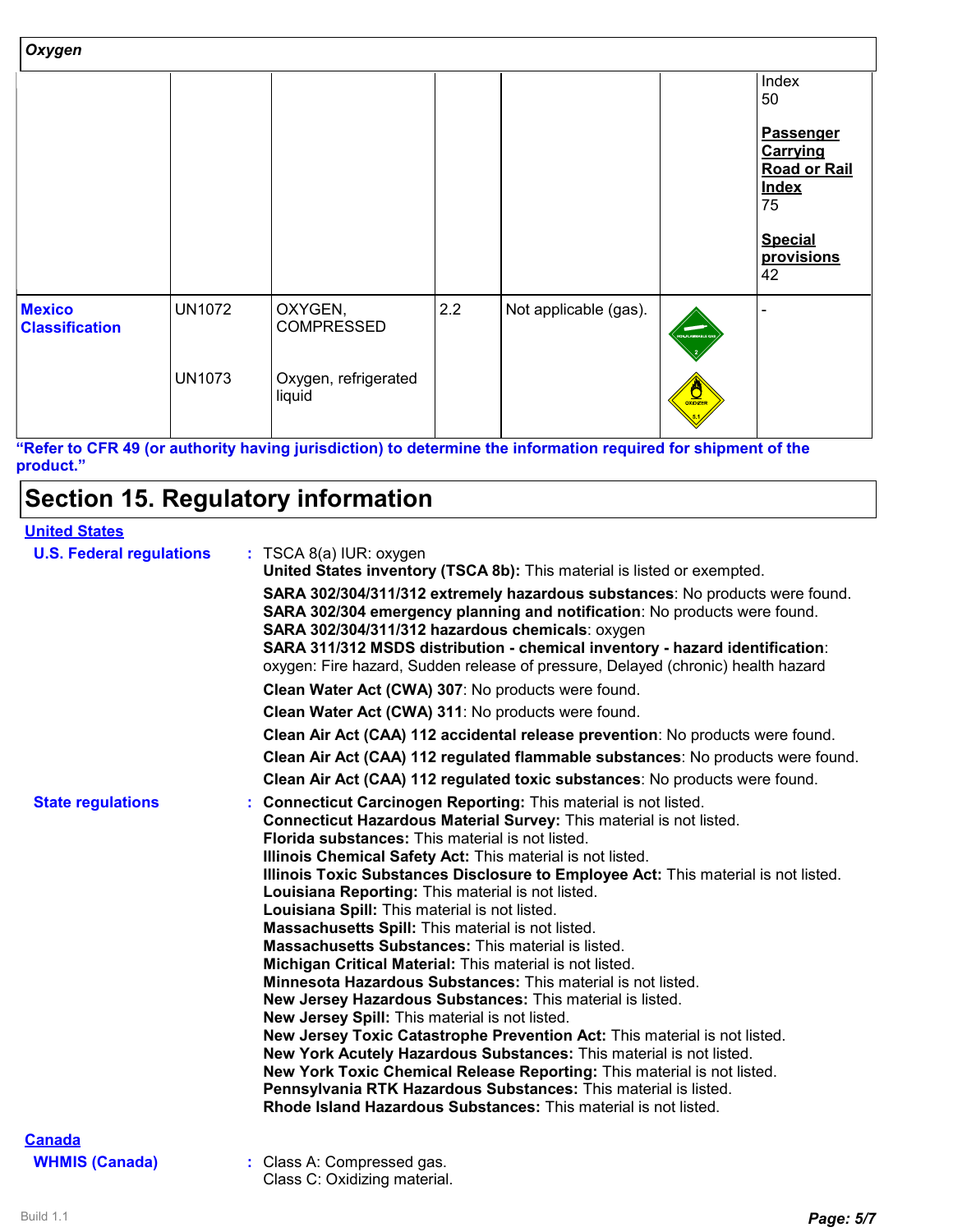**CEPA Toxic substances:** This material is not listed. **Canadian ARET:** This material is not listed. **Canadian NPRI:** This material is not listed. **Alberta Designated Substances:** This material is not listed. **Ontario Designated Substances:** This material is not listed. **Quebec Designated Substances:** This material is not listed.

# **Section 16. Other information**

| <b>United States</b>                                            |                                                                                                                                                                                                                                                                                                                                             |  |  |
|-----------------------------------------------------------------|---------------------------------------------------------------------------------------------------------------------------------------------------------------------------------------------------------------------------------------------------------------------------------------------------------------------------------------------|--|--|
| <b>Label requirements</b>                                       | : GAS:<br>OXIDIZER.<br>CONTACT WITH COMBUSTIBLE MATERIAL MAY CAUSE FIRE.<br>CONTENTS UNDER PRESURE.<br>Do not puncture or incinerate container.<br>May cause severe frostbite.<br>LIQUID:<br>OXIDIZER.<br>CONTACT WITH COMBUSTIBLE MATERIAL MAY CAUSE FIRE.<br>Extremely cold liquid and gas under pressure.<br>May cause severe frostbite. |  |  |
| <b>Canada</b>                                                   |                                                                                                                                                                                                                                                                                                                                             |  |  |
| <b>Label requirements</b>                                       | : Class A: Compressed gas.<br>Class C: Oxidizing material.                                                                                                                                                                                                                                                                                  |  |  |
| <b>Hazardous Material</b><br><b>Information System (U.S.A.)</b> | 0<br>t<br><b>Health</b><br>$\mathbf 0$<br><b>Flammability</b><br>0<br><b>Physical hazards</b>                                                                                                                                                                                                                                               |  |  |
|                                                                 |                                                                                                                                                                                                                                                                                                                                             |  |  |
|                                                                 | liquid:<br>3<br><b>Health</b><br>0<br><b>Fire hazard</b><br>0<br><b>Reactivity</b><br><b>Personal protection</b>                                                                                                                                                                                                                            |  |  |
| <b>National Fire Protection</b><br><b>Association (U.S.A.)</b>  | <b>Flammability</b><br>0<br><b>Health</b><br><b>Instability</b><br>бx<br><b>Special</b>                                                                                                                                                                                                                                                     |  |  |
|                                                                 | liquid:                                                                                                                                                                                                                                                                                                                                     |  |  |
|                                                                 | <b>Flammability</b><br>Ō                                                                                                                                                                                                                                                                                                                    |  |  |
|                                                                 | 3<br><b>Instability</b><br><b>Health</b>                                                                                                                                                                                                                                                                                                    |  |  |
|                                                                 | <b>OX</b><br><b>Special</b>                                                                                                                                                                                                                                                                                                                 |  |  |
|                                                                 |                                                                                                                                                                                                                                                                                                                                             |  |  |

#### **Notice to reader**